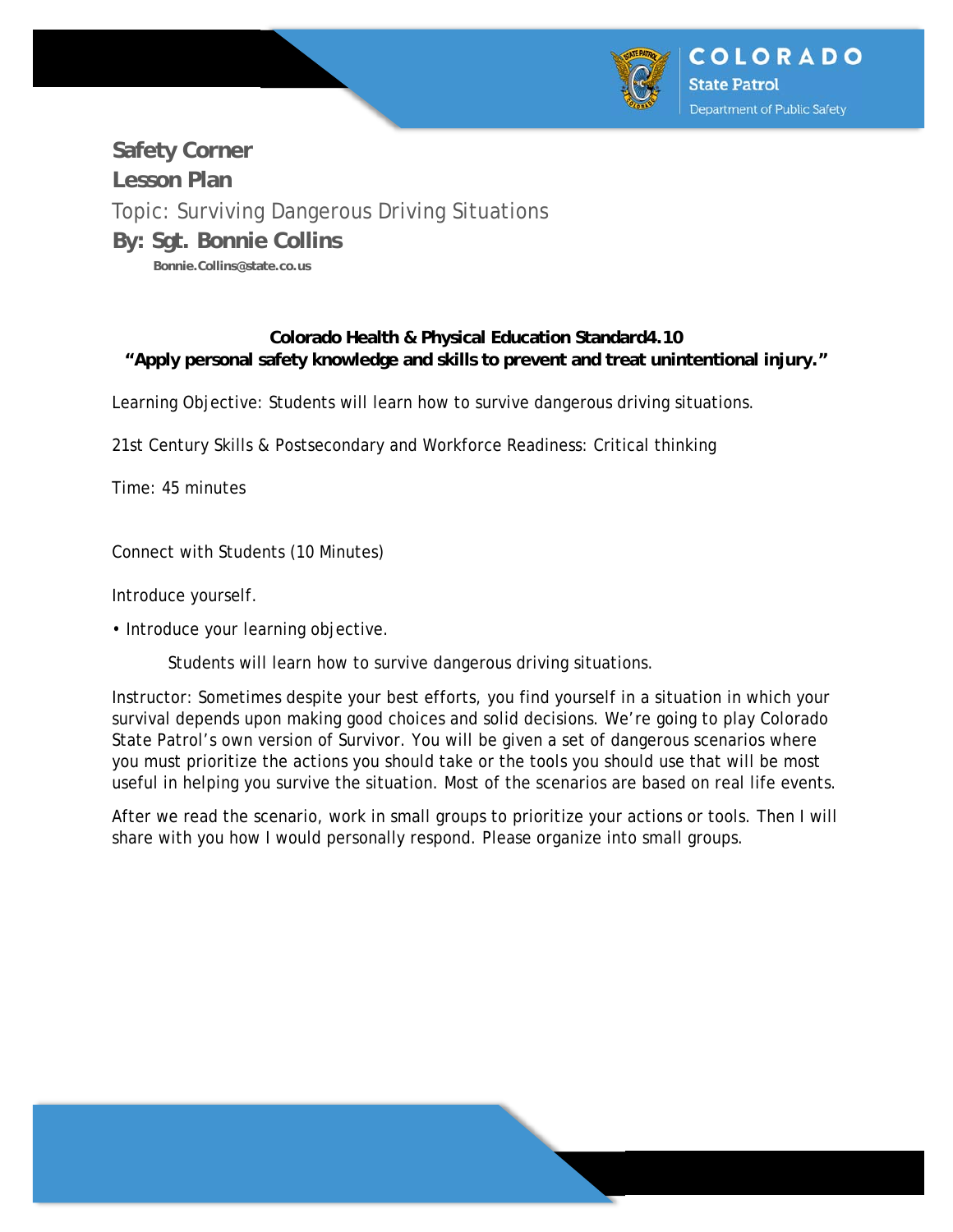

## **Tire Blowout**

You are driving down the highway at 70 miles per hour when you hear a loud boom from a tire, followed by a whoosh of air escaping. The body of the car begins to pull strongly toward the left into oncoming traffic that is also traveling at 70 miles per hour. Prioritize the actions that will help you survive using the steps provided.

### **Tire Blowout Survival Actions**

- 1. Stay calm. Blowing a tire at high speed can be one of the scariest things you experience as a driver particularly if the car begins to veer in the direction of the blown tire and you feel like you may lose control. Remind yourself that you are in full control, not the tire. Take a deep breath. You've got this.
- 2. Grip the steering wheel firmly and do not slam on the brakes. Maintain control of the steering wheel.
- 3. Ease your car back into your lane of travel.
- 4. Let the car slow gradually as it naturally will.
- 5. Before it stops, use the gas to navigate to a safe place on the side of the road or exit the highway if possible. Do not let it stop completely on the highway. That may place you at great risk.
- 6. Then turn on your emergency flashers, even if it is broad daylight so you can be seen. Once you are safely off the highway, you can assess whether you choose to change the tire yourself or call for help.

Instructor: Here is our next scary scenario.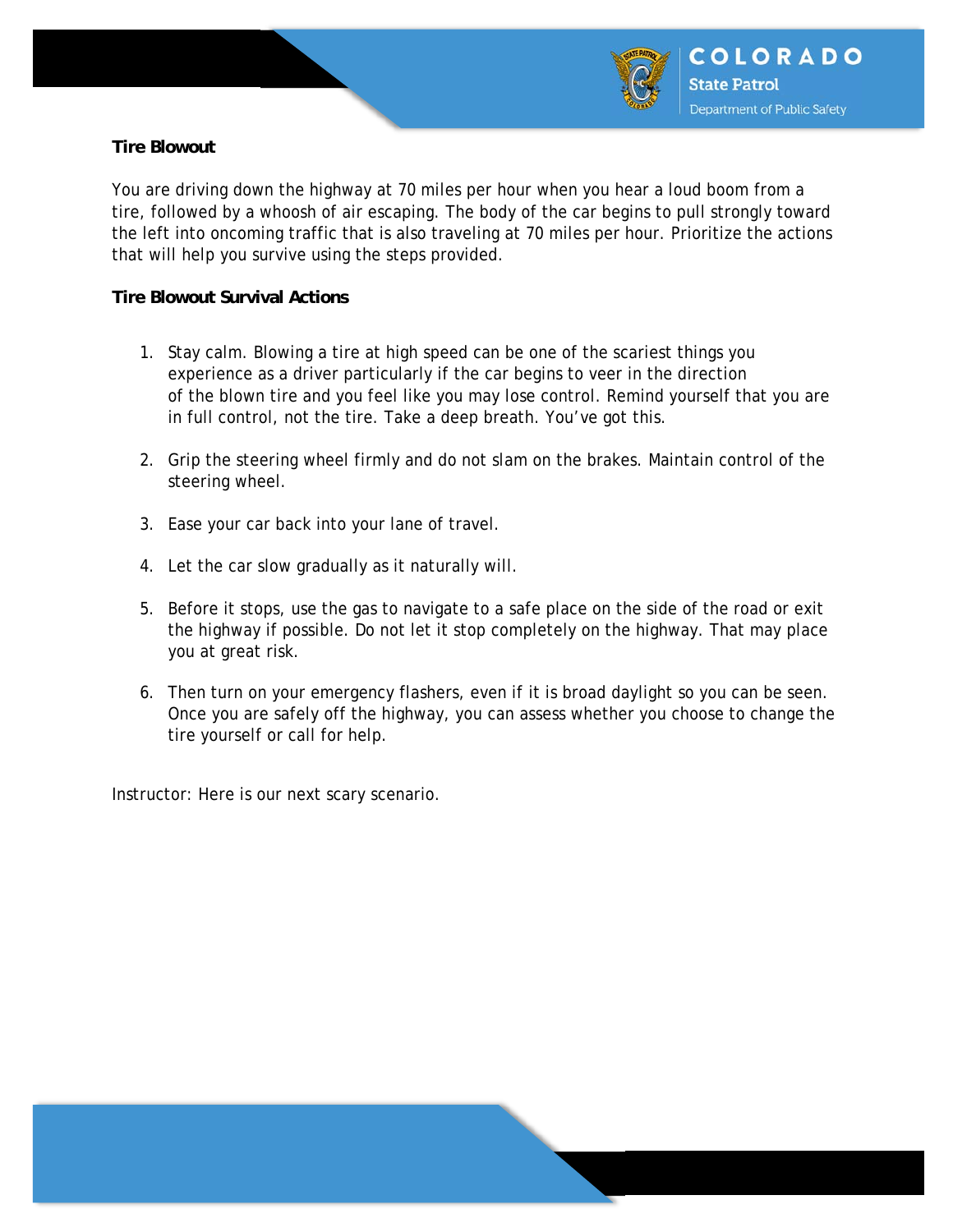

# **Hydroplaning**

You are caught in a thunderstorm on your way home from school. As you attempt to exit the highway, you recognize that your front tires have lost traction and you are floating along the road with little to no control of where the car is going. You are hydroplaning and with a steep curve just ahead, you have got to do something to prevent a crash. Use these steps to prioritize your actions that may help you survive.

### **Hydroplaning Survival Actions**

Hydroplaning occurs when a tire encounters more water than it can scatter and begins to slide along on the surface of a road. The best way to avoid hydroplaning is to slow your speed. It's okay to go slower than the speed limit in inclement weather. Go only as fast as the road conditions permit and you can survive hydroplaning.

1. Know what kind of vehicle you are driving (front or rear wheel drive, standard or ABS brakes). Before you start the motor, understand what kind of car you are driving. Look in the owner's manual or if you are borrowing the car, ask the owner. It may look quite sunny outside, but how you respond in this emergency depends on the type of car you are driving and your skill level.

2. Stay calm. It may seem quite scary if you appear to be losing control of your car but remind yourself that you are a capable driver and take a deep breath. You've got this.

3. Ease on or off the accelerator, depending upon the type of vehicle. If you are driving a front wheel or all wheel vehicle with ABS braking system, gently accelerate toward an open space on the road before applying slow, steady pressure to the brakes. If you are driving a rear wheel drive vehicle with no ABS, gently lift off the accelerator and allow the car to decelerate naturally before steering into an open space on the road.

4.Brake gently. Your movements during hydroplaning are slow and gentle. Don't slam on the brakes but don't rev on the accelerator either.

5.Wait to feel tires reconnect with road.

Instructor: Here is our next scary scenario.